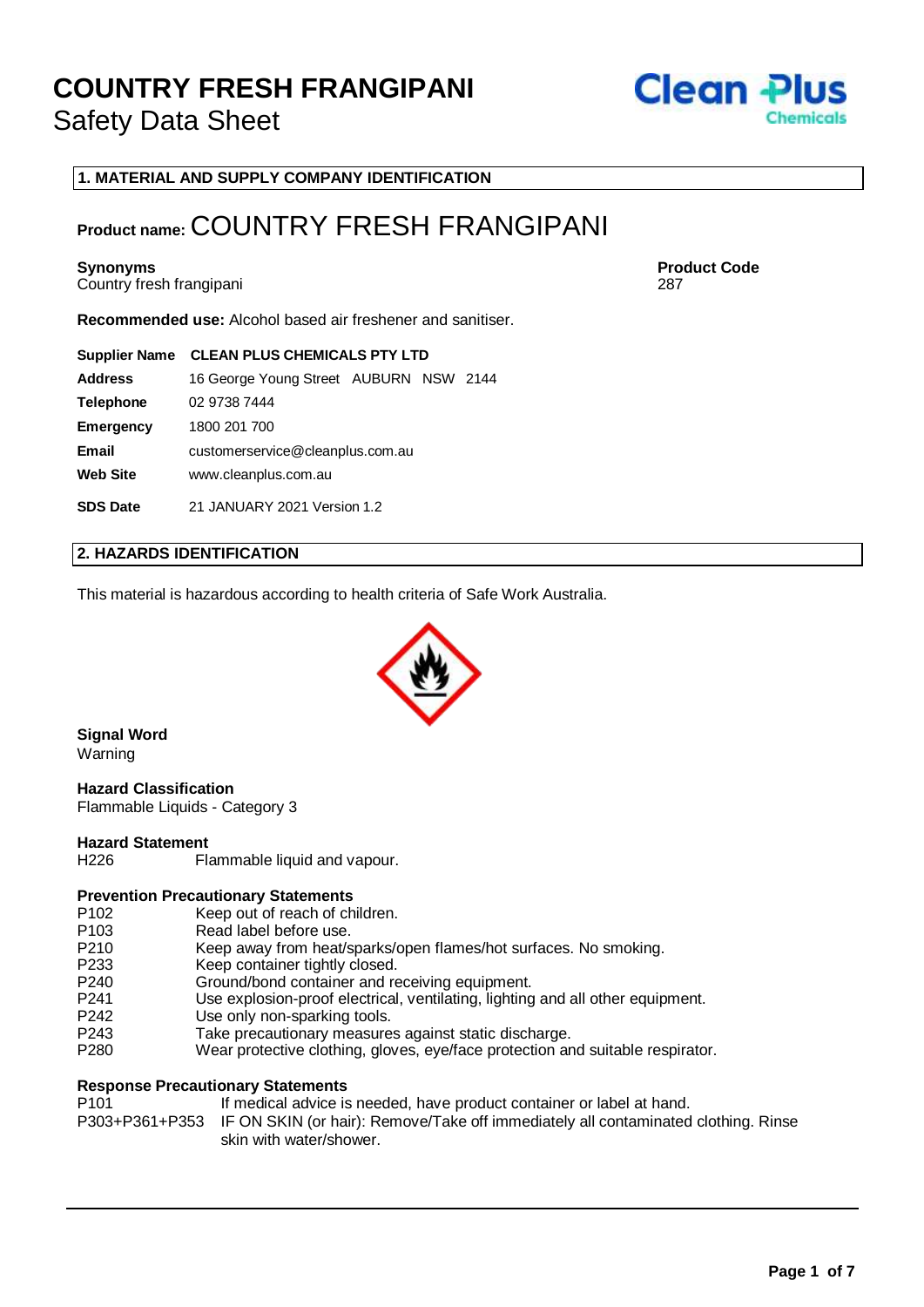

P370+P378 In case of fire: Use water fog, alcohol resistant foam or dry agents for extinction.

#### **Storage Precautionary Statement**

P403+P235 Store in a well-ventilated place. Keep cool.

#### **Disposal Precautionary Statement**

P501 Dispose of contents/container in accordance with local, regional, national and international regulations.

**Poison Schedule:** Not Applicable

#### **DANGEROUS GOOD CLASSIFICATION**

Classified as Dangerous Goods by the criteria of the "Australian Code for the Transport of Dangerous Goods by Road & Rail" and the "New Zealand NZS5433: Transport of Dangerous Goods on Land".

#### **Dangerous Goods Class:** 3

| 3. COMPOSITION INFORMATION                            |         |                                |
|-------------------------------------------------------|---------|--------------------------------|
| CHEMICAL ENTITY                                       | CAS NO  | <b>PROPORTION</b>              |
| Ethanol<br>Ingredients determined to be non-hazardous | 64-17-5 | $10 - 30 \%$<br><b>Balance</b> |
|                                                       |         | 100%                           |

#### **4. FIRST AID MEASURES**

If poisoning occurs, contact a doctor or Poisons Information Centre (Phone Australia 131 126, New Zealand 0800 764 766).

**Inhalation:** Remove victim from exposure - avoid becoming a casualty. Remove contaminated clothing and loosen remaining clothing. Allow patient to assume most comfortable position and keep warm. Keep at rest until fully recovered. Seek medical advice if effects persist.

**Skin Contact:** If skin or hair contact occurs, remove contaminated clothing and flush skin and hair with running water. If swelling, redness, blistering or irritation occurs seek medical assistance. For gross contamination, immediately drench with water and remove clothing. Continue to flush skin and hair with plenty of water (and soap if material is insoluble). For skin burns, cover with a clean, dry dressing until medical help is available. If blistering occurs, do NOT break blisters. If swelling, redness, blistering, or irritation occurs seek medical assistance.

**Eye contact:** If in eyes wash out immediately with water. In all cases of eye contamination it is a sensible precaution to seek medical advice.

**Ingestion:** Rinse mouth with water. If swallowed, do NOT induce vomiting. Give a glass of water to drink. Never give anything by the mouth to an unconscious patient. If vomiting occurs give further water. Seek medical advice.

**Notes to physician:** Treat symptomatically.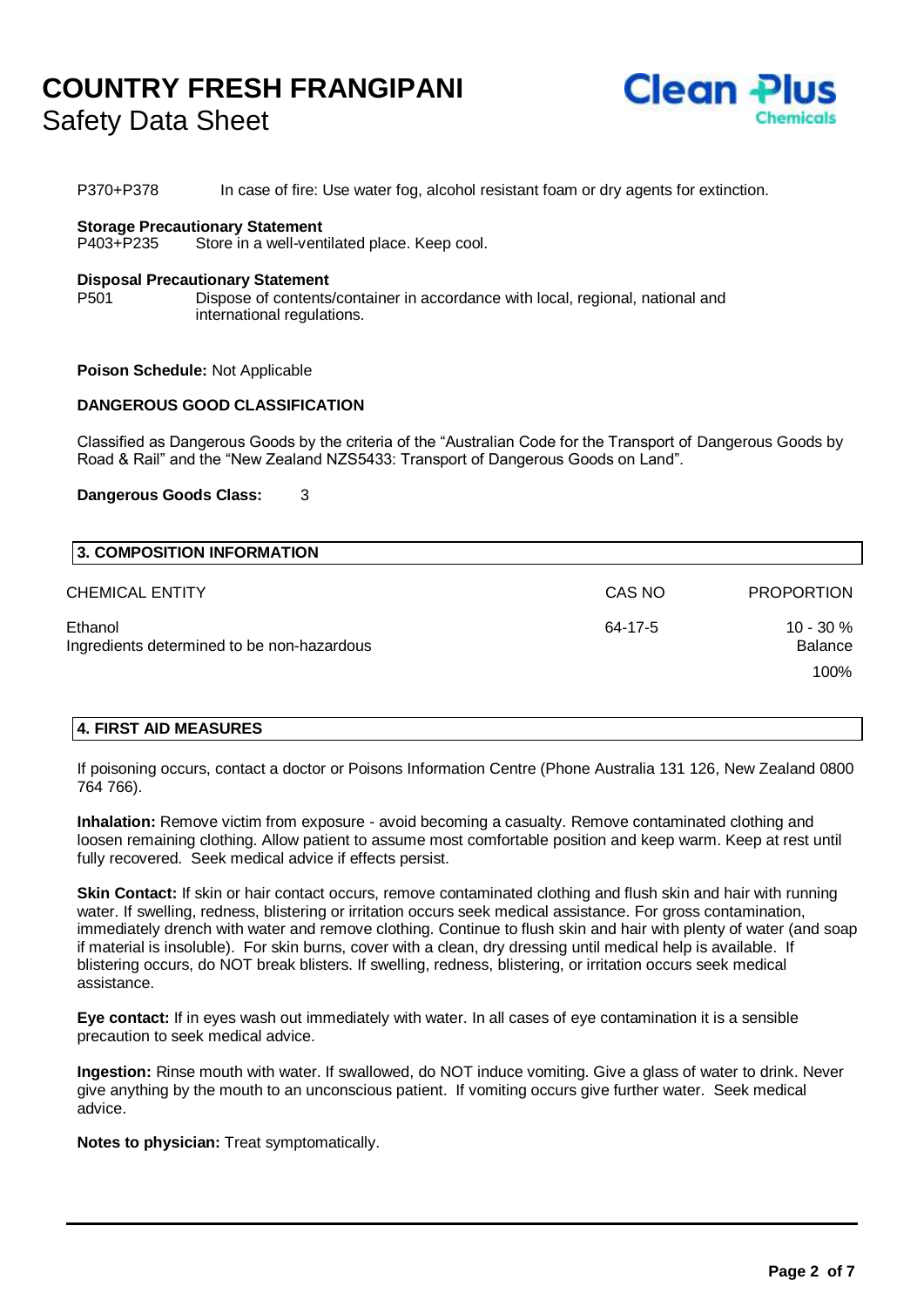

#### **5. FIRE FIGHTING MEASURES**

#### **Hazchem Code:** •2Y

**Suitable extinguishing media:** If material is involved in a fire use water fog (or if unavailable fine water spray), alcohol resistant foam, dry agent (carbon dioxide, dry chemical powder).

**Specific hazards:** Flammable liquid and vapour. May form flammable vapour mixtures with air. Flameproof equipment necessary in area where this chemical is being used. Nearby equipment must be earthed. Electrical requirements for work area should be assessed according to AS3000. Vapour may travel a considerable distance to source of ignition and flash back. Avoid all ignition sources. All potential sources of ignition (open flames, pilot lights, furnaces, spark producing switches and electrical equipment etc) must be eliminated both in and near the work area. Do NOT smoke.

**Fire fighting further advice:** Heating can cause expansion or decomposition leading to violent rupture of containers. If safe to do so, remove containers from path of fire. Keep containers cool with water spray. On burning or decomposing may emit toxic fumes. Fire fighters to wear self-contained breathing apparatus and suitable protective clothing if risk of exposure to vapour or products of combustion or decomposition.

#### **6. ACCIDENTAL RELEASE MEASURES**

#### **SMALL SPILLS**

Wear protective equipment to prevent skin and eye contamination. Avoid inhalation of vapours or dust. Wipe up with absorbent (clean rag or paper towels). Collect and seal in properly labelled containers or drums for disposal.

#### **LARGE SPILLS**

If safe to do so, shut off all possible sources of ignition. Clear area of all unprotected personnel. Slippery when spilt. Avoid accidents, clean up immediately. Wear protective equipment to prevent skin and eye contamination and the inhalation of vapours. Work up wind or increase ventilation. Contain - prevent run off into drains and waterways. Use absorbent (soil, sand or other inert material). Use a spark-free shovel. Collect and seal in properly labelled containers or drums for disposal. If contamination of crops, sewers or waterways has occurred advise local emergency services.

#### **Dangerous Goods – Initial Emergency Response Guide No:** 14

#### **7. HANDLING AND STORAGE**

**Handling:** Avoid eye contact and repeated or prolonged skin contact. Avoid inhalation of vapour, mist or aerosols.

**Storage:** Store in a cool, dry, well-ventilated place and out of direct sunlight. Store away from foodstuffs. Store away from incompatible materials described in Section 10. Store away from sources of heat and/or ignition. Keep container standing upright. Keep containers closed when not in use - check regularly for leaks.

This material is classified as a Class 3 Flammable Liquid as per the criteria of the "Australian Code for the Transport of Dangerous Goods by Road & Rail" and/or the "New Zealand NZS5433: Transport of Dangerous Goods on Land" and must be stored in accordance with the relevant regulations.

| 8. EXPOSURE CONTROLS / PERSONAL PROTECTION |  |
|--------------------------------------------|--|
|                                            |  |

**National occupational exposure limits:**

| TWA | STEL | <b>NOTICES</b> |
|-----|------|----------------|
|     |      |                |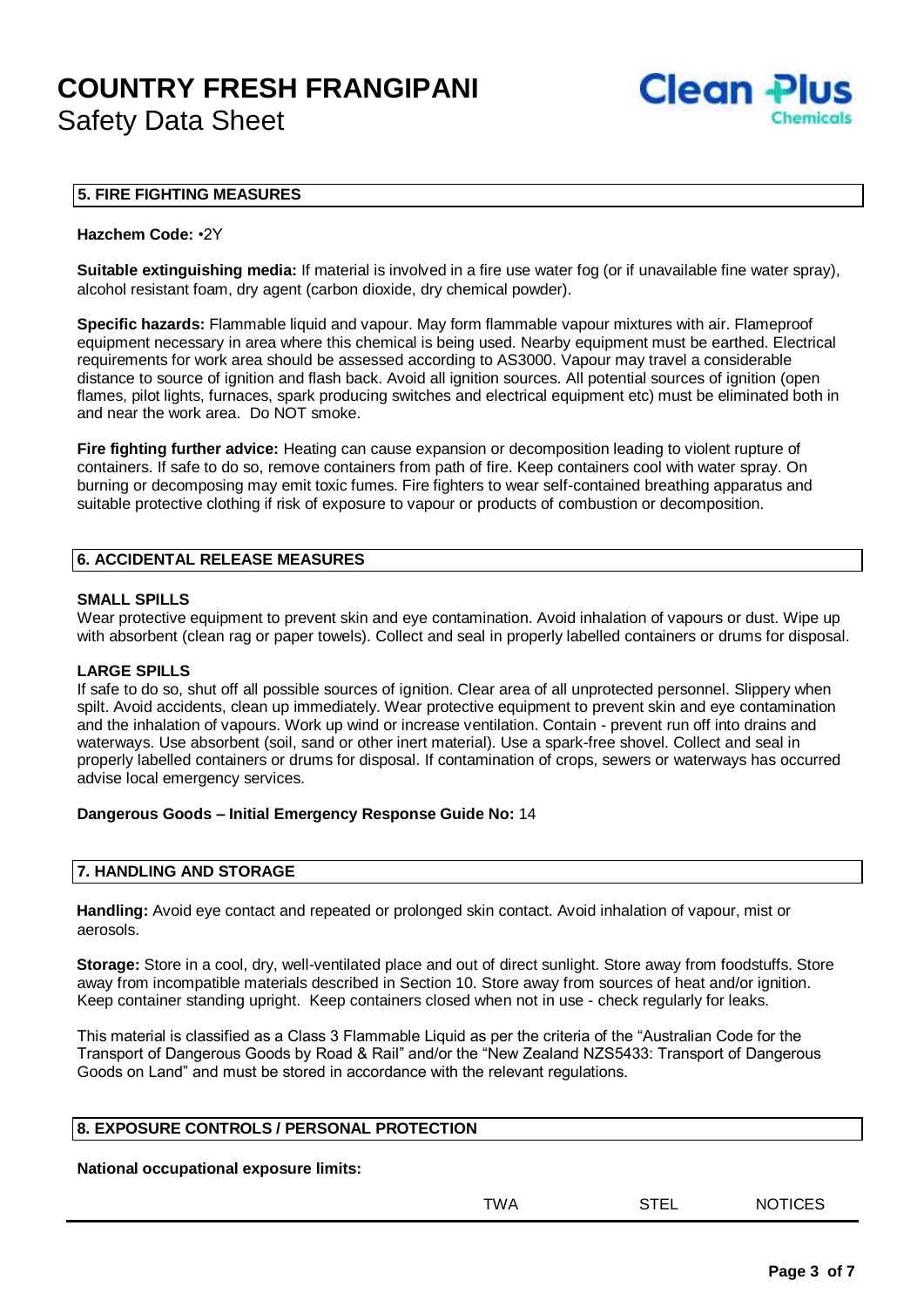

|                       | ppm  | mg/m3 | ppm    | mg/m3                    |  |
|-----------------------|------|-------|--------|--------------------------|--|
| Ethyl alcohol 64-17-5 | 1000 | 1880  | $\sim$ | $\overline{\phantom{a}}$ |  |

As published by Safe Work Australia.

TWA - The time-weighted average airborne concentration over an eight-hour working day, for a five-day working week over an entire working life.

STEL (Short Term Exposure Limit) - the average airborne concentration over a 15 minute period which should not be exceeded at any time during a normal eight-hour workday.

These Exposure Standards are guides to be used in the control of occupational health hazards. All atmospheric contamination should be kept too as low a level as is workable. These exposure standards should not be used as fine dividing lines between safe and dangerous concentrations of chemicals. They are not a measure of relative toxicity.

If the directions for use on the product label are followed, exposure of individuals using the product should not exceed the above standard. The standard was created for workers who are routinely, potentially exposed during product manufacture.

**Biological Limit Values:** As per the "National Model Regulations for the Control of Workplace Hazardous Substances (Safe Work Australia)" the ingredients in this material do not have a Biological Limit Allocated.

**Engineering Measures:** Ensure ventilation is adequate to maintain air concentrations below Exposure Standards. Use only in well ventilated areas. Use with local exhaust ventilation or while wearing appropriate respirator.

#### **Personal Protection Equipment:** SAFETY SHOES, OVERALLS, GLOVES, SAFETY GLASSES.

Wear safety shoes, overalls, gloves, safety glasses. Available information suggests that gloves made from nitrile rubber should be suitable for intermittent contact. However, due to variations in glove construction and local conditions, the user should make a final assessment. Always wash hands before smoking, eating, drinking or using the toilet. Wash contaminated clothing and other protective equipment before storing or re-using.

If risk of inhalation of exists, wear organic vapour/particulate respirator meeting the requirements of AS/NZS 1715 and AS/NZS 1716.

When handling individual retail packs no personal protection equipment is required.

**Hygiene measures:** Keep away from food, drink and animal feeding stuffs. When using do not eat, drink or smoke. Wash hands prior to eating, drinking or smoking. Avoid contact with clothing. Avoid eye contact and repeated or prolonged skin contact. Avoid inhalation of vapour, mist or aerosols. Ensure that eyewash stations and safety showers are close to the workstation location.

#### **9. PHYSICAL AND CHEMICAL PROPERTIES**

| <b>Base Units:</b> | Litres      |  |  |
|--------------------|-------------|--|--|
| Form:              | Thin Liquid |  |  |
| Colour:            | Pink        |  |  |
| Odour:             | Frangipani  |  |  |

**Solubility:** Miscible with water. **Specific Gravity (20 °C):** 0.95 - 0.96 **Relative Vapour Density (air=1):** >1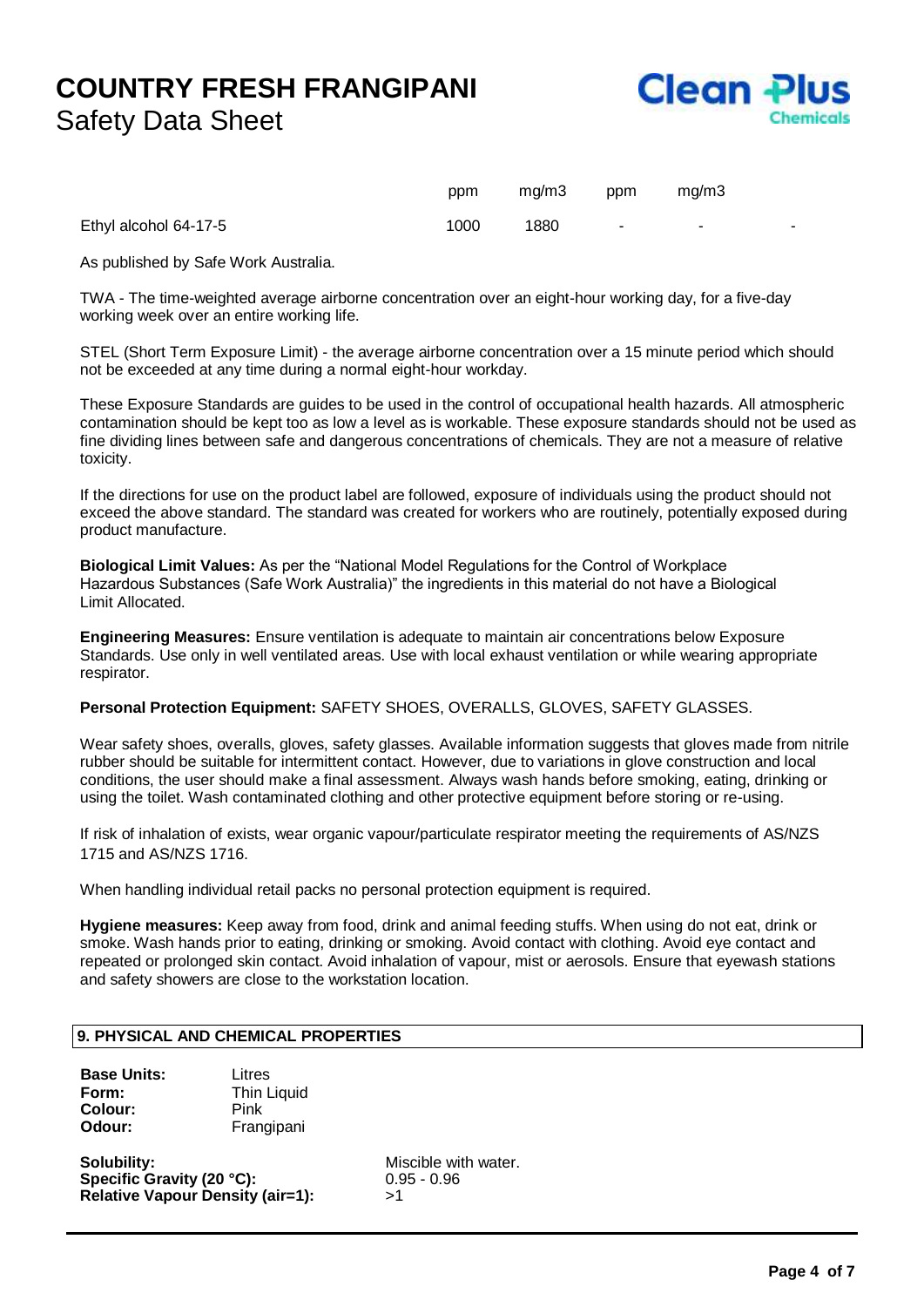

**Vapour Pressure (20 °C):** N Av

**Flash Point (°C):** 25 **Flammability Limits (%):** N Av **Autoignition Temperature (°C):** N Av **Melting Point/Range (°C):** N Av **Boiling Point/Range (°C):** N Av **Decomposition Point (°C): pH:** 6-5 - 8.0 **Viscosity:** N Av **Total VOC (g/Litre):** N Av

> (Typical values only - consult specification sheet) N  $Av = Not available$ , N  $App = Not$ applicable

#### **10. STABILITY AND REACTIVITY**

**Chemical stability:** This material is thermally stable when stored and used as directed.

**Conditions to avoid:** Elevated temperatures and sources of ignition.

**Incompatible materials:** Oxidising agents and acids.

**Hazardous decomposition products:** Oxides of carbon and nitrogen, smoke and other toxic fumes.

**Hazardous reactions:** No known hazardous reactions.

#### **11. TOXICOLOGICAL INFORMATION**

No adverse health effects expected if the product is handled in accordance with this Safety Data Sheet and the product label. Symptoms or effects that may arise if the product is mishandled and overexposure occurs are:

#### **Acute Effects**

**Inhalation:** Material may be an irritant to mucous membranes and respiratory tract.

**Skin contact:** Contact with skin may result in irritation.

**Ingestion:** Swallowing can result in nausea, vomiting and irritation of the gastrointestinal tract.

**Eye contact:** May be an eye irritant.

#### **Acute toxicity**

**Inhalation:** This material has been classified as nonhazardous. Acute toxicity estimate (based on ingredients): >20 mg/L

**Skin contact:** This material has been classified as nonhazardous. Acute toxicity estimate (based on ingredients): >2,000 mg/Kg

**Ingestion:** This material has been classified as non-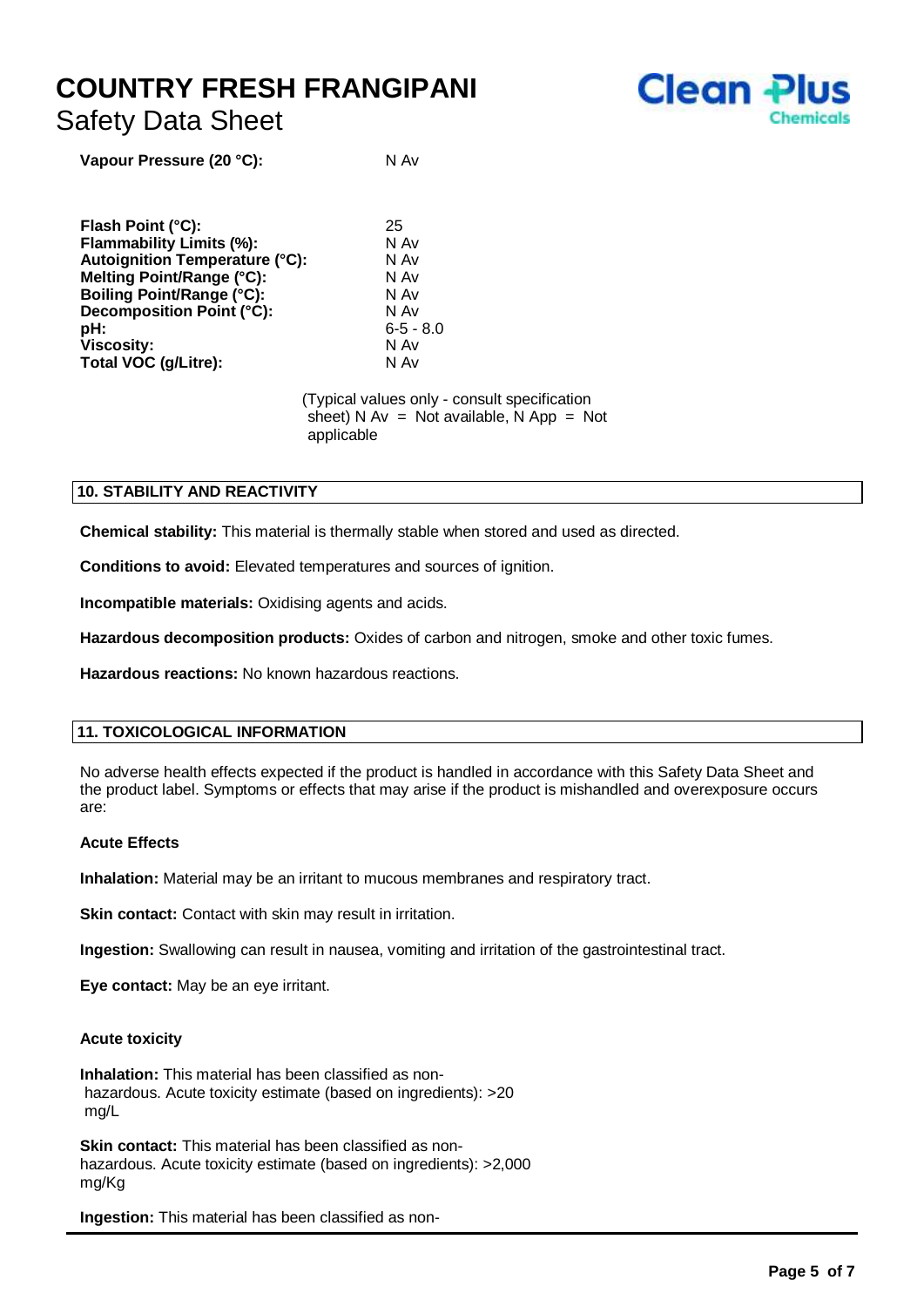

hazardous. Acute toxicity estimate (based on ingredients): >2,000 mg/Kg

**Corrosion/Irritancy:** Eye: this material has been classified as not corrosive or irritating to eyes. Skin: this material has been classified as not corrosive or irritating to skin.

**Sensitisation:** Inhalation: this material has been classified as not a respiratory sensitiser. Skin: this material has been classified as not a skin sensitiser.

**Aspiration hazard:** This material has been classified as non-hazardous.

**Specific target organ toxicity (single exposure):** This material has been classified as non-hazardous.

#### **Chronic Toxicity**

**Mutagenicity:** This material has been classified as non-hazardous.

**Carcinogenicity:** This material has been classified as non-hazardous.

**Reproductive toxicity (including via lactation):** This material has been classified as non-hazardous.

**Specific target organ toxicity (repeat exposure):** This material has been classified as non-hazardous.

#### **12. ECOLOGICAL INFORMATION**

Avoid contaminating waterways.

**Acute aquatic hazard:** This material has been classified as non-hazardous. Acute toxicity estimate (based on ingredients): >100 mg/L

**Long-term aquatic hazard:** This material has been classified as non-hazardous. Non-rapidly or rapidly degradable substance for which there are adequate chronic toxicity data available OR in the absence of chronic toxicity data, Acute toxicity estimate (based on ingredients): >100 mg/L, where the substance is not rapidly degradable and/or  $BCF < 500$  and/or  $log K<sub>ow</sub> < 4$ .

**Ecotoxicity:** No information available.

**Persistence and degradability:** No information available.

**Bioaccumulative potential:** No information available.

**Mobility:** No information available.

#### **13. DISPOSAL CONSIDERATIONS**

Persons conducting disposal, recycling or reclamation activities should ensure that appropriate personal protection equipment is used, see "Section 8. Exposure Controls and Personal Protection" of this SDS.

If possible material and its container should be recycled. If material or container cannot be recycled, dispose in accordance with local, regional, national and international Regulations.

#### **14. TRANSPORT INFORMATION**

#### **ROAD AND RAIL TRANSPORT**

Not classified as Dangerous Goods by the criteria of the "Australian Code for the Transport of Dangerous Goods by Road & Rail" and the "New Zealand NZS5433: Transport of Dangerous Goods on Land".